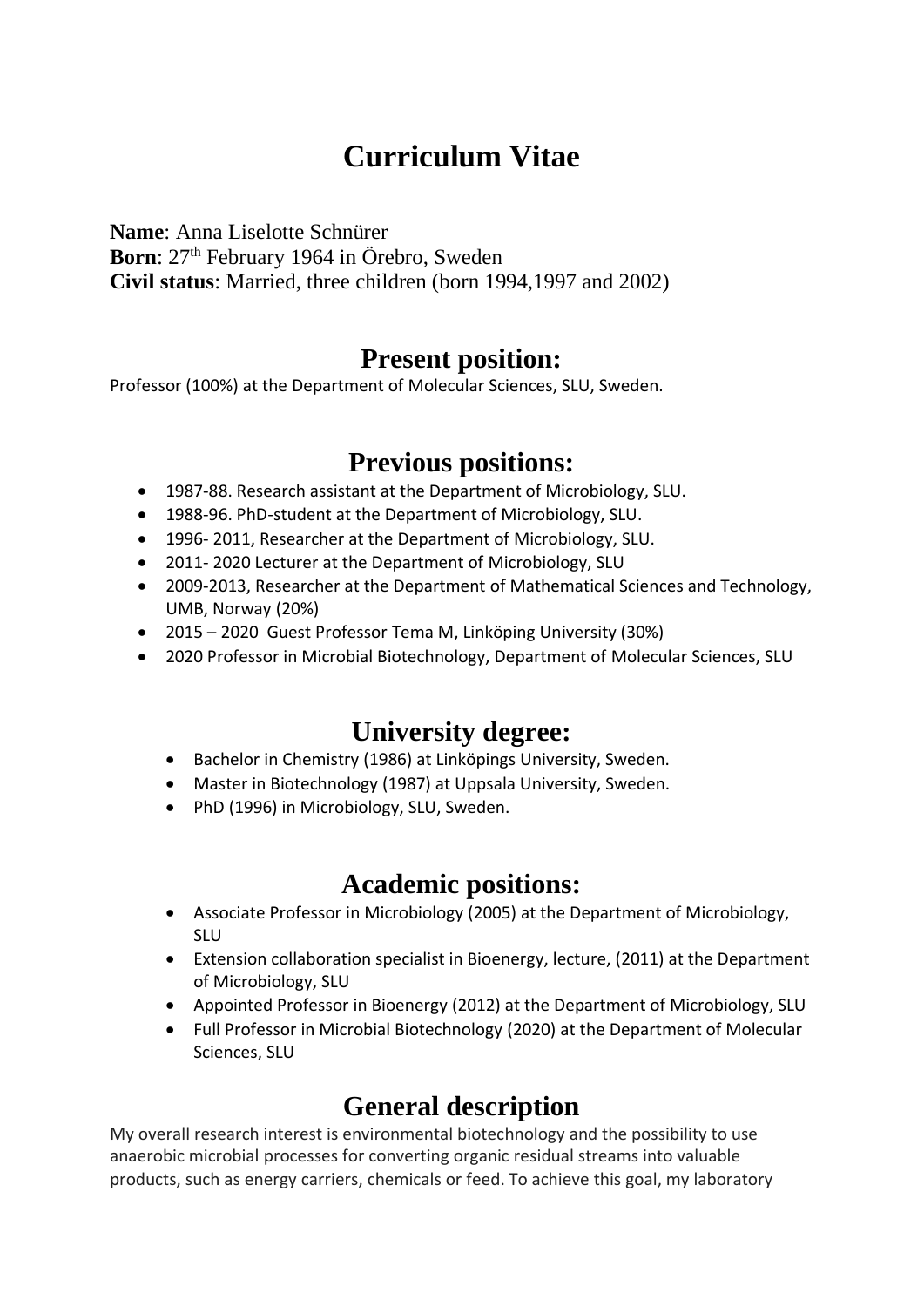operates different types of anaerobic bioprocesses, with mixed organism consortia or pure organism cultures. Isolation and characterization of new organisms, both bacteria and archaea, is also in focus. Many studies aim at generating basic knowledge to understand connections between microbial ecology and process function, but part of the research also have a more applied character and is often performed in collaboration with the industry. A strong research area is biogas production from different types of substrates. The research here aims to find solutions for optimized gas production with higher yield and improved process stability. Another research area is the digestate and various issues related to it´s use as fertilizers. Possibilities to link the biogas systems to other energy production systems (hydrogen, ethanol, etc.) or for production of other value products, such as organic acids, or feed, are also area of interest.

The microbial processes used for the production of different products in constructed bioreactors are also found in different natural environments. My knowledge in the field of anaerobic microbiology has therefore led to collaborative research in recent years dealing with, for example, methane emissions from cows and rice fields, linkage between human health and intestinal flora and deep biosphere methane production

Today I lead a research group of approximately 10 people at SLU but work also with other researchers at SLU and at other universities in Sweden, such as Linköping and Uppsala University, and reseach Institutes (RISE, IVL). I also have a wide international network and collaborations both within and outside of Europe

A significant part of my work also include various extension activities, e g collaborations/interactions with different actors outside the university, such as industry, municipalities, schools, branch organizations and farmers. I am also active lecturer at various courses and seminars and act as advisor on various issues related to biogas production.

# **Pedagogic merits**

### **Education**

- Allmän grund kurs i pedagogik (Basic course in pedagogics I). 14-16 Nov, 1989, Swedish Univeristy of Agricultural sciences.
- Pedagogisk grundkurs (Basic course in pedagogics II). 4 weeks in 1999, Swedish University of Agricultural Sciences
- Docent kurs (Course for associate professorship). 4 weeks in 2003, Swedish university of Agricultural Sciences.
- Betygs kurs (Course in how to set grades). 3 days in 2008, Swedish University of Agricultural Sciences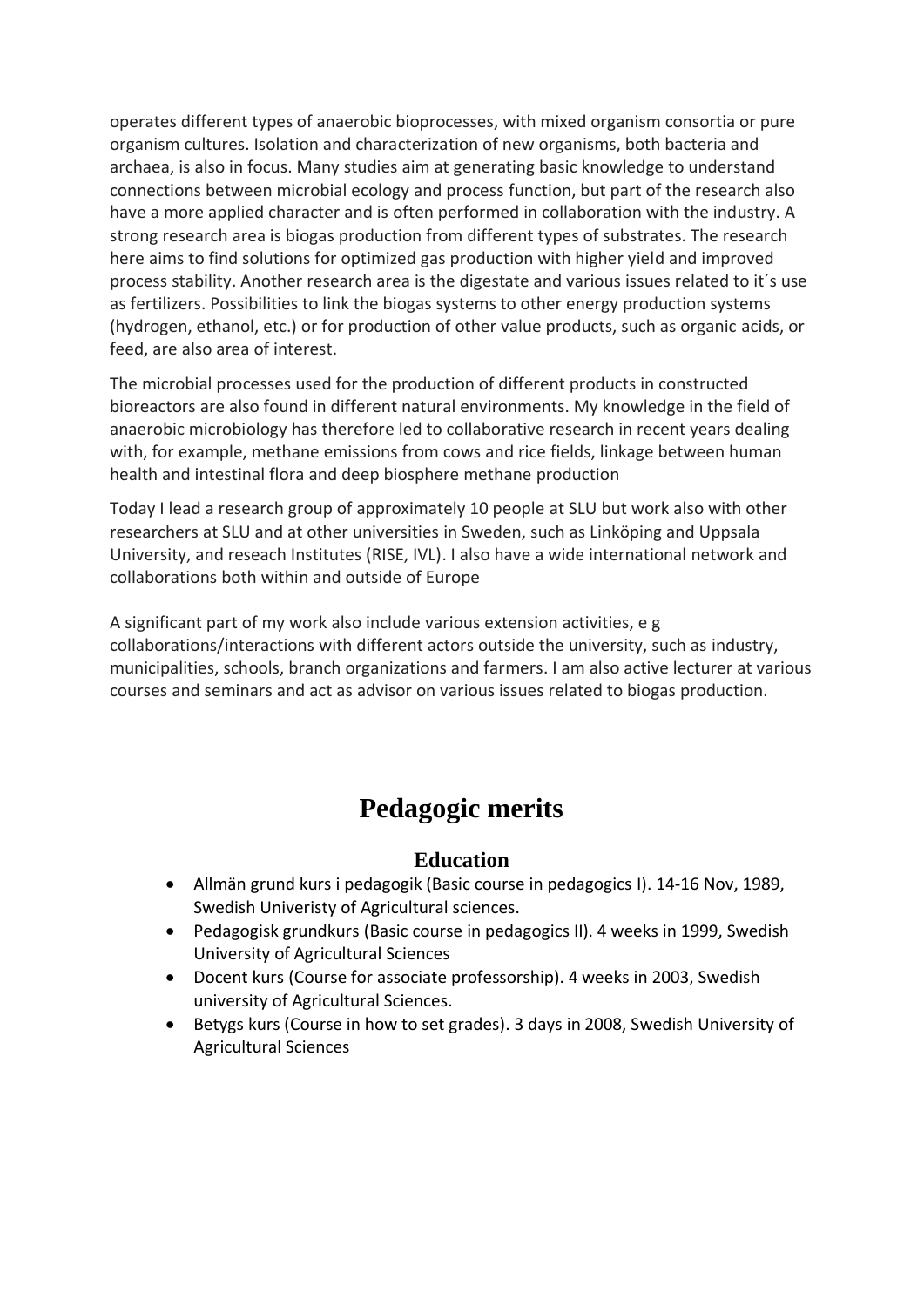# **Teaching/course planning**

#### **Teaching assistant:**

Between 1989-1993, corresponding to 10-20% of working time, for basic courses in microbiology (A-level) given at the Department of Microbiology, SLU

### **Course planning:**

- Course in Microbial Environmental Biotechnology (D-level, 30 ECTS), SLU
- Microbiology section (A-level, 3 ECTS) of the course in **"**Energy systems from a biogeoscience perspective"**,** at SLU
- Course in Microbiology **(**A-level, 30 ECTS), SLU
- SLU PhD graduate school in Bioenergy, 2008, SLU
- PhD course in Processing Biomass (3 ECTS) given within the SLU graduate school in bioenergy (2009, 3ECTS), SLU
- Workshops: 1-2 days, in total 6 workshops, 2008-2012, given within the SLU graduate school in bioenergy.
- PhD- reading courses: Microbiology of the biogas process (2009-3 ECTS), Bacterial metabolism (2003, 6 ECTS) and, Biodegradation and bioremediation (2005- 6 ECTS).
- Biogas i det uthålliga samhället (Biogas in the suistanable society) (A-level, 7,5 ECTS), SLU

#### **Course manager:**

- Course in Microbiology (A-level, 30 ECTS), SLU (between 2008-2011).
- Microbiology section (A-level, 3 ECTS) of the course in "**Energy systems from a biogeoscience perspective",** at SLU (between 2002 -2005).
- PhD course in Processing Biomass (3 ETCS; 2009, 2014) given within the SLU graduate school in bioenergy.
- Coordinator: Graduate school in bioenergy (2008-2014).

### **Educational activities – undergraduate**

- 1989-1993. Teaching assistant on laboratory exercises given on basic courses in Microbiology (A-level 7.5 and 15 ETCS), Department of Microbiology, SLU
- 1999-2010. Basic courses in Microbiology (A-level 7.5 and 15 ETCS), Department of Microbiology, SLU. Lectures on basic energy metabolism etc. and supervision of students performing laboratory exercises and literature studies.
- 2000-2005. Microbial Environmental Biotechnology (C-level, 15 ETCS). Department of Microbiology, SLU, Lectures given on basic energy metabolism, anaerobic bacteria and their degradation pathways and the biogas process. Supervision of students performing literature studies and laboratory project works.
- 2004-2012.Technique for treatment of urban waste (15 ETCS), Department of Agricultural Engineering, SLU. Lecture given on the microbiology of the biogas process.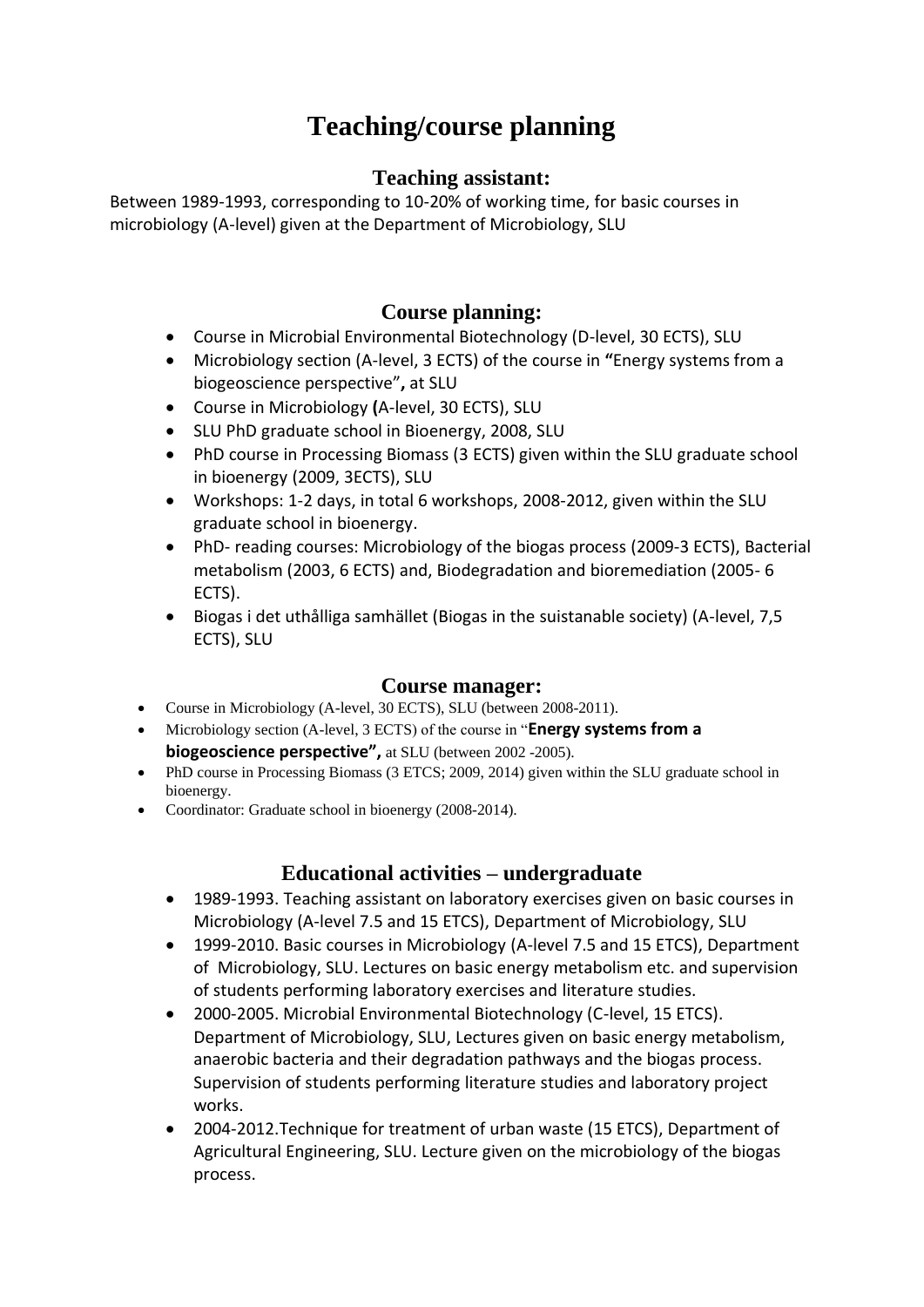- 1998-1999. Waste biology (7.5 ETCS). Department of Soil Fertility and Plant Nutrition, SLU. Lecture given on the microbiology of the biogas process.
- 2002-2003. Microbial Ecology (15 ECTS). Department of Biology, Södertörn University Collage. Lectures given on the anaerobic degradation of organic pollutants.
- 2002-2003. Teknisk mikrobiologi (7.5 ECTS) Department of Microbiology, KTH. Lectures on the microbiology of the biogas process.
- 2011-2015. Industrial Microbiology (7.5 ETC). Department of Microbiology (SLU). Lectures on the biogas process
- 2004-2009.Water treatment. Department of Energy and Technology, SLU. Lecture given on the microbiology of the biogas process
- 2004, KTH, Renewable Fuel Production Processes. Lecture on the biogas process
- 2002-2020. Energy systems from a biogeoscience perspective, SLU (15ECTS). Lecture and exercise on concerning the biogas process and its microbiology and operation.
- 2008-2010. Microbial Ecology, Department of Microbiology, SLU. Lecture on Syntrophic Interactions.
- 2008-2020. Contaminated soil-risk assessment and remediation, Department of Molecular Sciences, SLU. Lectures on metabolism and on anaerobic degradation of organic contaminants.
- 2010-2020. On-site wastewater systems, nutrient recovery and sewage sludge treatment (5-7.5 ECTS). Department of Energy and Technology, SLU. Lecture on the biogas process and application
- 2010-2017. Molecular Biotechnology for Renewable Energy (15 ECTS Uppsala University). Lecture on the biogas process and its microbiology
- 2016-2020. The biogas process (6 ECTS, Linköping University). Lecture on basic anaerobic microbiology and the biogas process and its microbiology
- 2018-2020. Waste management (5 ECTS), SLU. Lecture on the biogas process
- 2019-2020. Environmental Bioprocess Technology, KTH. Lecture on the biogas process

# **Continuing education**

- Invited lecturer and course organizer of one-day courses for staff at two municipal waste water treatment plants (Himmerfjärdsverket and Henriksdal, 2003) and agricultural school (Sötåsen, 2007) The courses consisted of lectures and theoretical exercises.
- Invited lecturer and involved in course planning for different courses given by Avfall Sverige for staff at biogas plants, county boards, regional councils etc; Grundkurs biogasteknik, Driftoptimering av biogas processen, Biogasprocessens mikrobiologi. In total 20 courses between 2005-2020.
- One-week course for teachers at highschool (Bioteknik veckan, "Nationellt resurs centrum for biologi och bioteknik", 2007). Engaged in planning, teaching and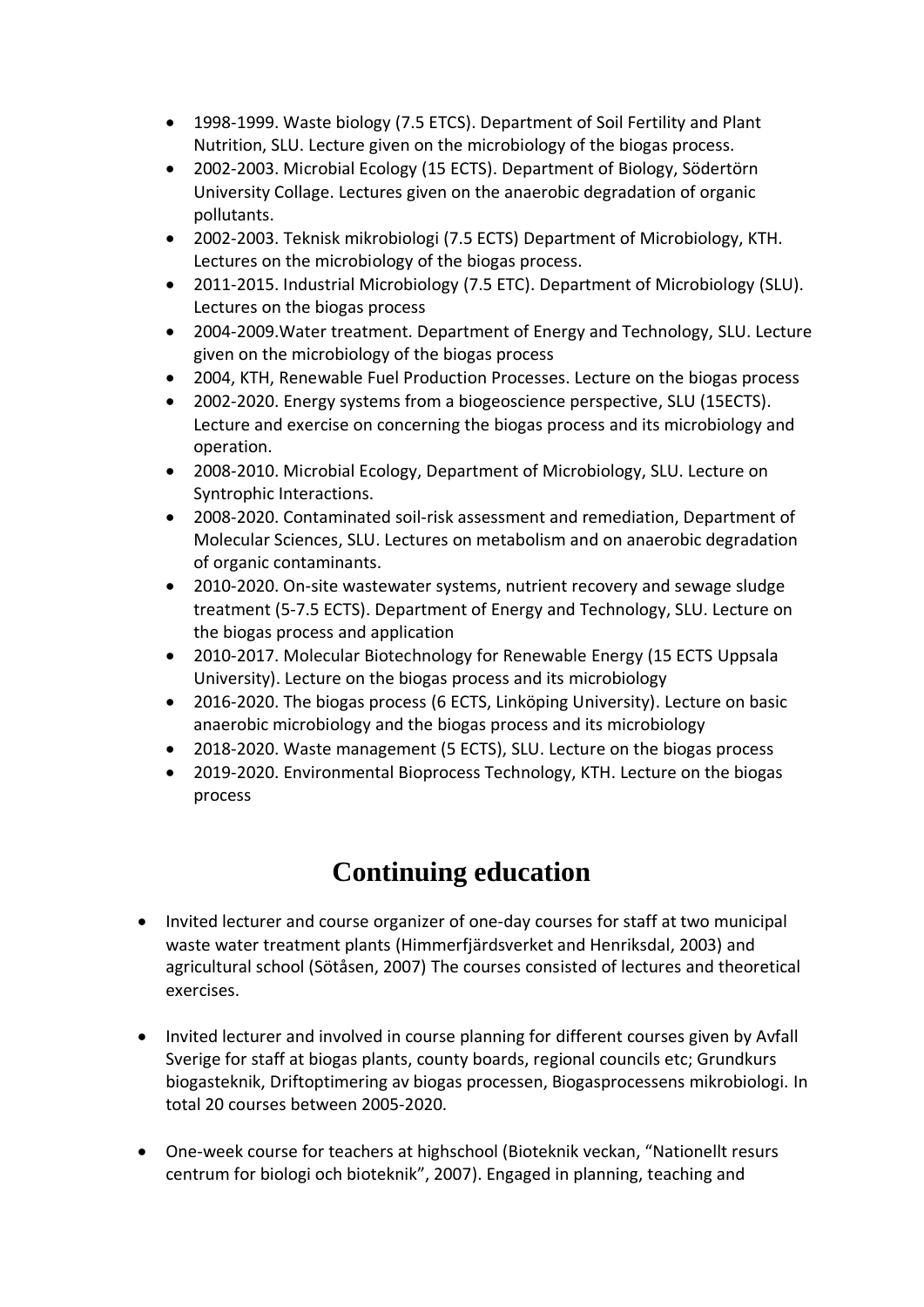development of a laboratory excises; *Schnürer, A 2008. Biogas reactor i miniformat. Efter Linné. Linnélektioner – idéhäfte 6 (20 pages).* 

- Biogas lecture at Gasakademin summer school (2014-2018) for PhD students and staff from industry. Organized by Energiforsk
- Biogas courses/workshop for farmers
	- $\checkmark$  2009. Course organizer and teacher for a course arranged within the EUproject Agrobiogas.
	- $\checkmark$  2010. Course arranged together with Biogas Öst, JTI, LFR, Örebro regional development council, Landet Lär, Energy office of Mälardalen, Örebro County board and Örebro and Lekebergs municipality. I was engaged in planning and was invited as lecturer.
	- $\checkmark$  2010. Effektiv biogas production (Efficient biogas producution). Two-day workshop for farmers and people working in the biogas field. The workshop was arranged by IQCP. I was engaged as moderator for the workshop and also as a lecturer.
	- $\checkmark$  2012. Engaged as a lecturer during a one-day course arranged by Biogas Öst.
	- $\checkmark$  2013 and 2014. Engaged as a lecturer during two two-day workshops arranged by Hushållningssällskapet within the project "Utvärdering av biogasanläggningar på gårdsnivå)
	- $\checkmark$  2016 One day work shop at SLU. Responsible for planning.
	- $\checkmark$  2016. Corse organizer and lecturer for one day course in biogas process management for farmers, Trollhättan Sweden). Arranged in collaboration with VGR and Innovatum.
	- $\checkmark$  2018. Engaged as a lecturer on a biogas course (2 days) for energy advisers for farm scale biogas plants. The course was organized by the Swedish Board of Agriculture.
	- $\checkmark$  2020. One day work shop for farmers science communication in the field of biogas

## **Experience of supervision**

*M Sc projects*: In total 31 students between 1998-2020

### **PhD-education: Main supervisor (finished)**

- Karin Eliasson, Department of Molecular Sciences, SLU (PhD degree 2019)
- Tong Liu, Department of Molecular Sciences, SLU (PhD degree 2019)
- Kajsa Risberg, Department of Microbiology, SLU (PhD degree 2015)
- Li Sun, Department of Microbiology, SLU (PhD degree 2015)
- Jan Moestedt, Department of Microbiology, SLU (PhD degree 2015)
- Maria Westerholm, Department of Microbiology, SLU (PhD degree 2012)
- Lotta Léven, Department of Microbiology, SLU (PhD degree 2007)
- Karin Nyberg, Department of Microbiology, SLU (PhD degree in 2006)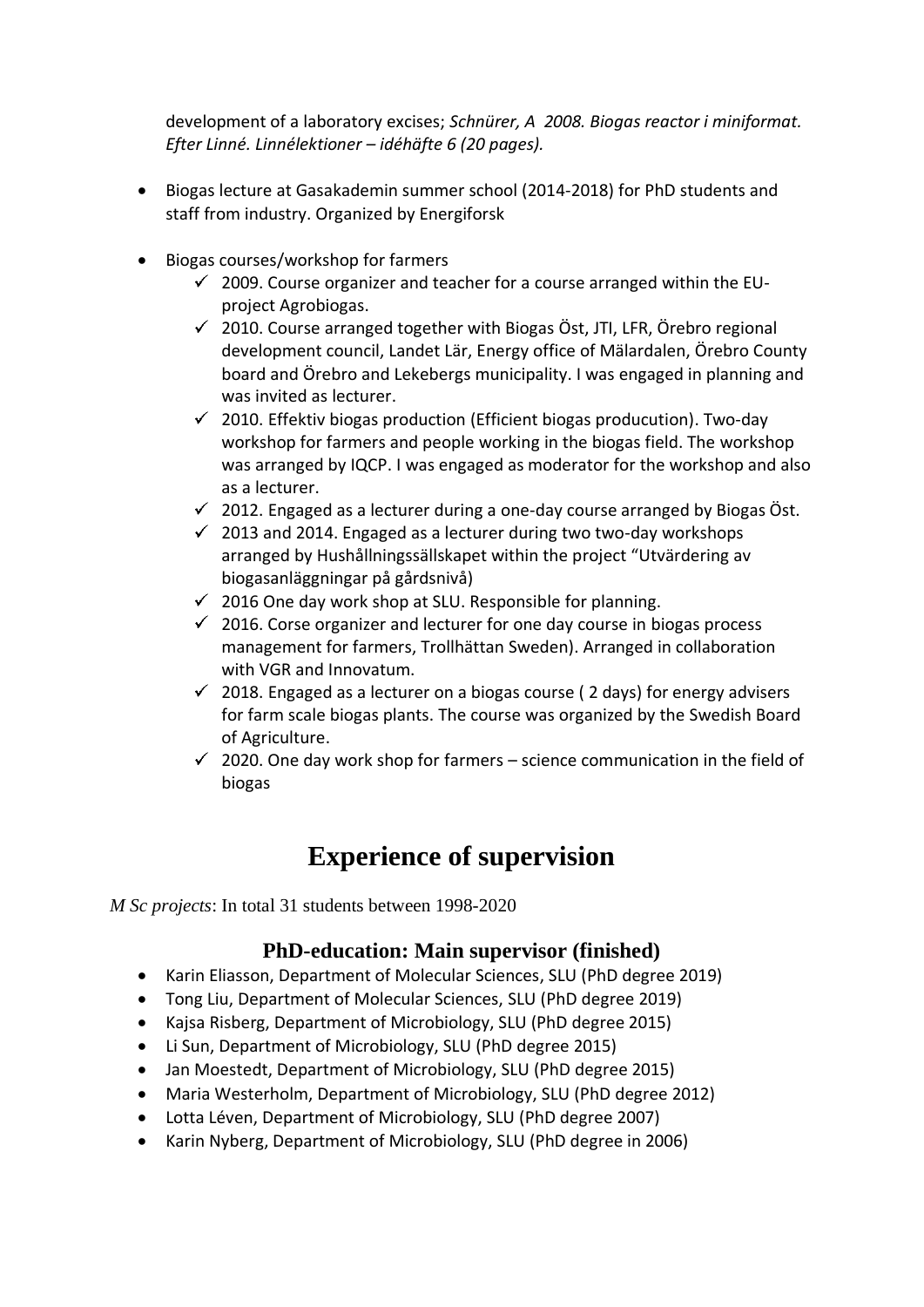### **PhD-education: Main supervisor (ongoing):**

- Abhijeet Singh (since 2016), Department of Molecular Sciences, SLU
- He sun (since 2017), Department of Molecular Sciences, SLU
- Ebba Perman (From January 2020), Department of Molecular Sciences, SLU
- George Cheng (From January 2020), Department of Molecular Sciences, SLU
- Andrea Carranza Muñoz (From November 2020), Department of Molecular Sciences, SLU

### **PhD-education Co-supervisor (finished)**

- Lin Solli, Department for Chemistry, Biotechnology and Mathematics, UMB, Norway (PhD degree 2018)
- Rebecca Danielsson, Department for Animal nutrition and Management, SLU (PhD degree 2016)
- Lillemor Gustafsson, Department of Natural Sciences, Örebro University (PhD degree 2005)

### **PhD-education Co-supervisor (ongoing)**

- Jonas Olsson, Department for Molecular Sciences, SLU (from February 2017)
- Jia Hu, Department of Plant Biology, SLU (from September 2018)
- Aprajita Singh, Department of Animal Nutrition and Management, SLU (from Nov 2018)
- Florian Gabler, Department of Energy and Technology, SLU (from October 2020)

### **Supervison of Postdocs**

Tong Liu (2019-), Jan Moestedt (2016-2019). Oskar Karlsson-Lindsjö (2017-2018), Fabiana Paula (autumn 2016), Maria Westerholm (2012-2014, 2016) Lotta Leven (2007-2012); Bettina Müller (2009-2013); Xinmei Feng; (2011-2012); Ewa Lie (2010-2012). From 2017-2020: Sepher Shakeri Yekta (LiU) (mobility grant from Formas to visit my lab.)

## **Other educational activities**

- Performing experiments with children (8-10 years old) in primary school (Malmaskolan) during 5 occasions in the period 2001-2009
- 2006. Appearance in TV educational material for children age 10-13 produced by UR [\(www.ur.se\)](http://www.ur.se/). The program, Alice i Energilandet (Alice in Energy land)
- Kliv på ekorhjulet. June 2012. Invited as a biogas expert to talk to the public while taking a tour in the carousels. Arranged by Antonia Ax:Son Miljö och Utveckling
- En hållbar resa för en hållbar produkt. Seminar and demonstration for politicians in the Mälar region in Sweden. Arranged by Biogas Öst. 2013
- 2014-2017. Together with Uppsala municipality engaged in one-day event about climate and energy for high-school students
- 2015 Lectures and exhibition for children (10 years) about biogas and food waste during a 2 day event at Skansen.
- 2012, 2014, 2017 Lectures at Thematic days in biological recycling of waste organized by The Swedish Waste Association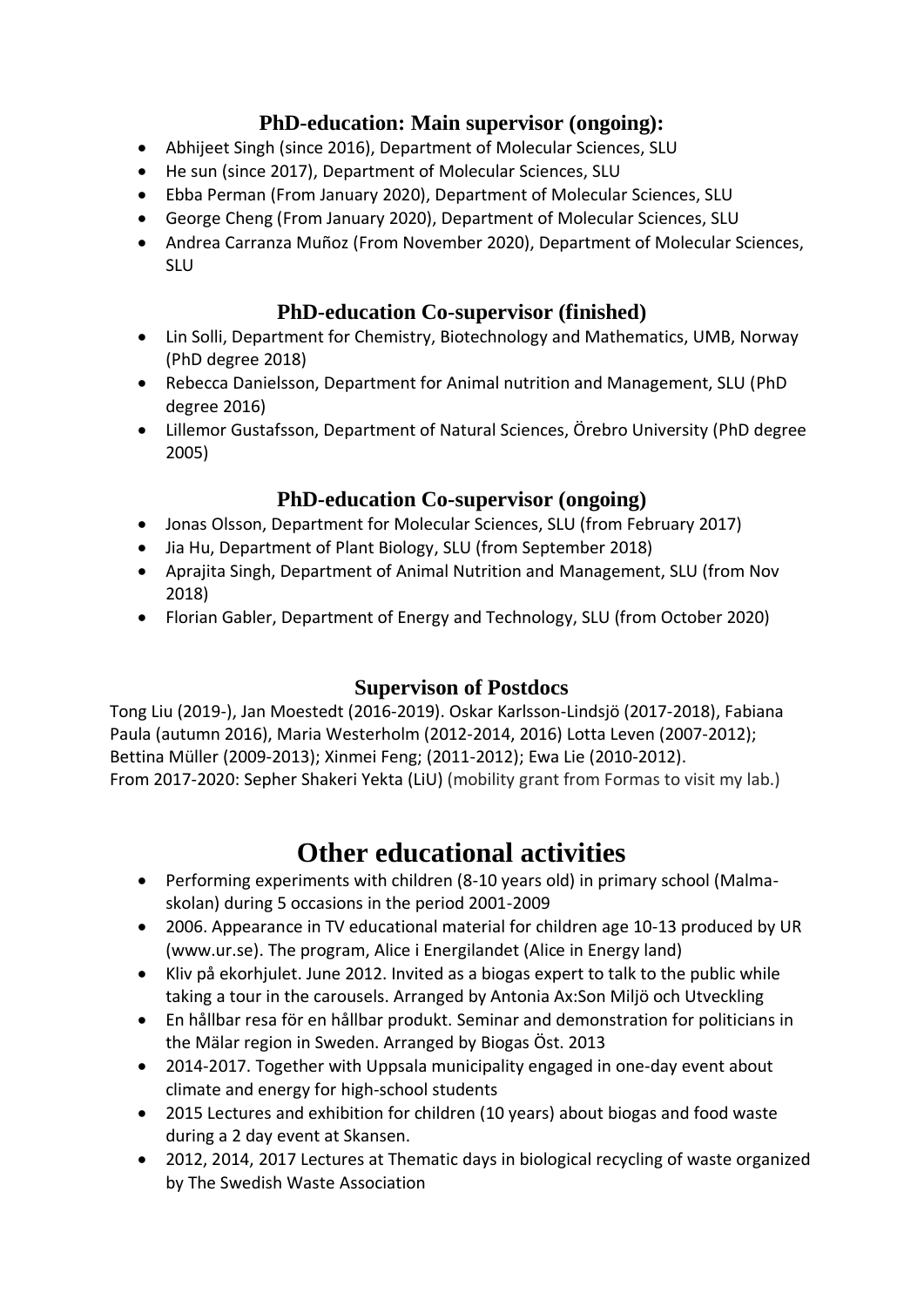- Participated in production of educational material, interactive webpage (http://larare.smartmedmat.se) for teachers at elementary school.
- Sci fest (2020). 2 days science exhibition in Uppsala for school children and the public. Joint activity will Uppsala Vatten.

# **Finical support:**

### **Research councils**

- MISTRA. Degradation of pesticides during anaerobic treatment of food residues. 640 000 SEK/1999, 785 000 SEK/2000. Main applicant.
- SJFR. Production of a high ammonium level digesate. 626 200 SEK/2001. Main applicant.
- Formas. Production of a high ammonium level digesate. 702 000 SEK/2002, 845 000 SEK/2003. Main applicant.
- SJFR. Flame retardants and dioxine-like compounds*-* fate during anaerobic degradation of waste. 40 000 SEK /year 2001-2003. Total budget 370 000 SEK/year. Co-applicant.
- Formas. Anaerobic digestates as fertilizing agents-optimisation of anaerobic phenol degradation in biogas processes. 662 000 SEK/year, 2007-2008. Main applicant
- Formas (25%) / Energimyndigheten (25%) /Tekniska Verken AB (50%). Biogas från drank. 1 milj SEK/year (2010-2014). Main applicant
- Swedish research council (VR), Optimized biogas production from straw. 70 000 SEK/2010 Main applicant
- Norwegian research council (80%)/Industry (20%). Biomass to Biogas. 250 000 NOK/year, 2009-2012. Total budget 20 milj NOK. Co-applicant
- Norwegian research council (50%) / Industry (50%). Robust processes for biogas production using manure and by-products from agriculture and agro-industry. 150 000 NOK, 2010-2013 Total budget 11.7 milj NOK . Co-applicant
- Norwegian research council (50%) / Industry (50%). Biogas Reactor Technology for Norwegian Agriculture. 250 000 NOK/year, 2011-2013. Total budget 17,3 milj NOK. Co-applicant
- Formas. Styrning av mikrobiella populationer mot en effektiv biogas produktion. 3 304 000 (2013–2014). Main applicant
- VR/energimyndigheten. Syntrofa acetatoxiderande bakterier en ny och lovande kandidat för effektiv vätgasproduktion. 3 400 000 (2013–2016). Main applicant
- Formas. Dekrypting of dialogues between SUSIBA-2 rice and methanogen benefits the global environment. 2015–2017. 5.8 milj. (Co-applicant)
- Formas. Food waste into farmed fish development of a novel two stage process. 2016-2020 (main applicant). Total budget 9,72 milj SEK.
- Formas. Acetogenic cell factories for biobased chemicals (2019-2021). Total budget 2.9 milj SEK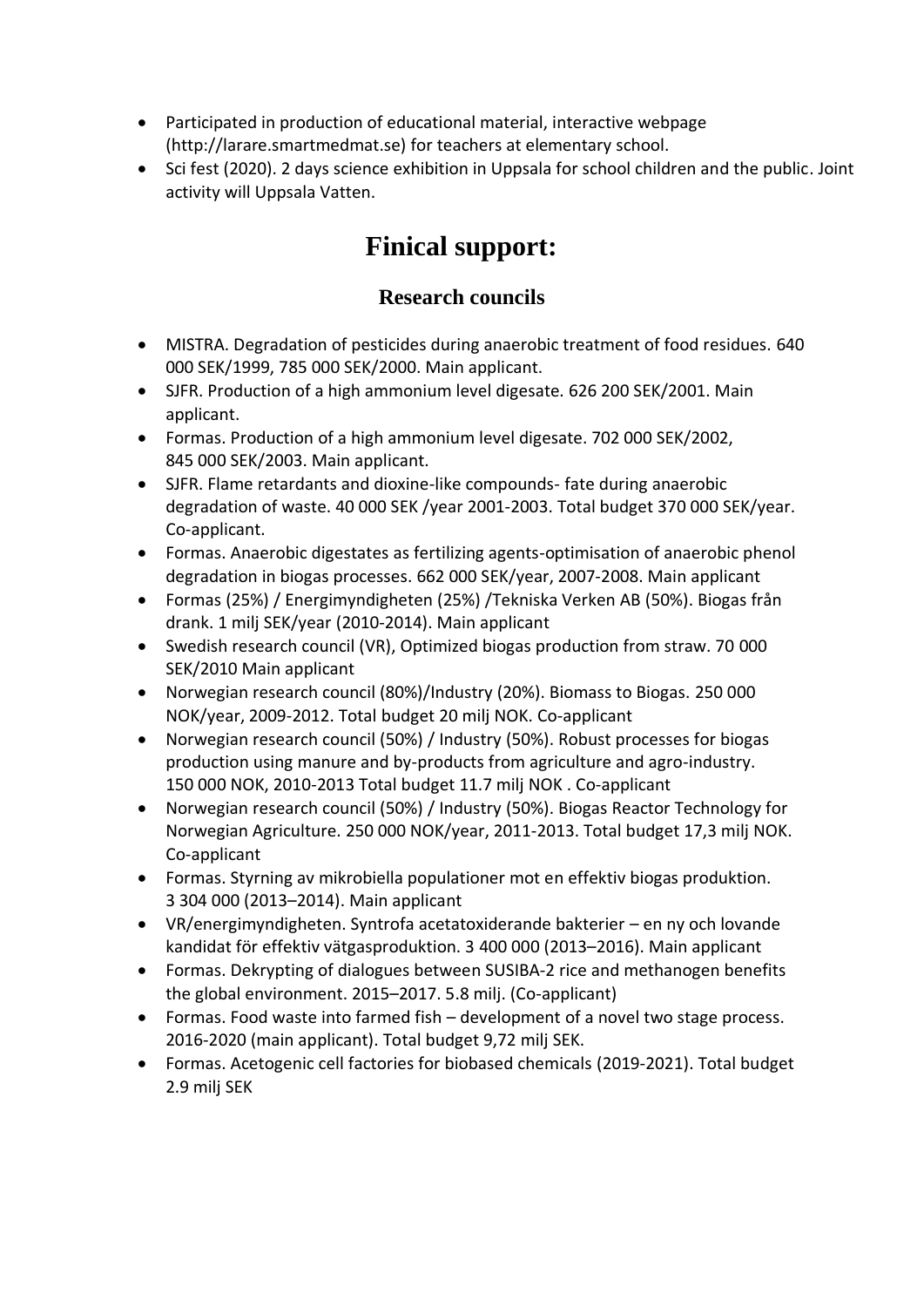- EU-project AgroBiogas . 186 000 Euro, 2008-2010 (total budget 2.1 milj Euro). Coapplicant
- ERA-Net. Small-scale but efficient biogas production (Main applicant, coordinator). 5.4 milj SEK (2013-2015)
- Intereg. Biogas 2020. (co applicant) 1.2 milj SEK (2015-2018) Total funding 4 730 951 EUR

#### **Others**

- Knut och Alice Wallenberg Stiftelse, Stipendium för yngre kvinnliga forskare. 100 000 SEK/1998, 100 000 SEK/1999. Main applicant.
- Carl Tryggers Stiftelse. Fenoler i organiska gödningsmedel nedbrytning i marken. 163 043 SEK /2004. Main applicant.
- SLU (Faculty research theme "Biological waste in circulation between urban and rural areas). Microbial degradation of organic pollutants. 400 000 SEK/year, 2001- 2005. Externally evaluated. Principal applicant.
- SLU (SLU Research Programme "Organic waste resource or risk in sustainable agriculture). Organic fertilizers – effect on soil microorganisms. 780 000 SEK, 2002- 2005. Internally evaluated. Principal applicant.
- NL-faculty (50%) /Industry (50%). Research program MicrodrivE. approx 2 milj SEK/year . Total budget 8 miljon SEK/year (2007-2010) and 10 miljon SEK/year (2010-2013). Co-applicant.
- Avfall Sverige/SGC/Industry. Mikrobiologisk handbok. 128 000 SEK (2008-2009). Total budget 256 000 SEK. Main applicant
- SLF (The Swedish Farmers' Foundation for Agricultural Research) /Formas . Överlevnad av betcystnematiden "Beet necrotic yellow vein"-virus med dess vektor Polymyxa betae under biogasprocessen. 670 000 SEK/2010. Co-applicant.
- SLF/Swedish board of Agriculture/county administation of Västra Götaland. Gödselrötning vid Sötåsens gårdsanläggning. 200 000 SEK, 2010-2012. Total budget of 3.6 milj SEK. Co-applicant.
- Swedish Energy Agency. Biogas in cooperation with China. 1,2 milj SEK/year, 2010- 2012. Total budget 5 milj SEK. Co-applicant.
- Avfall Sverige/SGC/Industry. Handbok utrötningsförsök. Total budget 218 400 SEK (2010-2011). 92 000 SEK to the Department of Microbiology. Co-applicant.
- SLF/Formas. Quality and function of anaerobic digestion residue impact of process temperature and type of input material 435 000 SEK (2009-2011). Co-applicant.
- Energimyndigheten/SVU/JTI/Cambi/Växjö kommun/SLU. 1.5 milj Utvärdeing av termisk förhydrolys vid Sundets biogas anläggning. (2014-2015) Main applicant
- VGR/SLU. Fossilfritt lantbruk. 6 milj SEK 2014-2017. (Main applicant, part project in a larger agreement).
- Uppsala Bio X/SLU. Biogas monitoring kit. 2.5 milj SEK (2011-2014)
- VGR miljönämnd. Microbial surveillance of biogas plants. 1.2 milj SEK (2015-2018). Main applicant
- Avfall Sverige. Termofil eller mesofil rötning av källsorterat matavfall. 50 000 SEK (2015). Main applicant
- Avfall Sverige: Mikrobiologisk handbook för biogasanläggningar -uppdatering. 485 000 SEK (2015)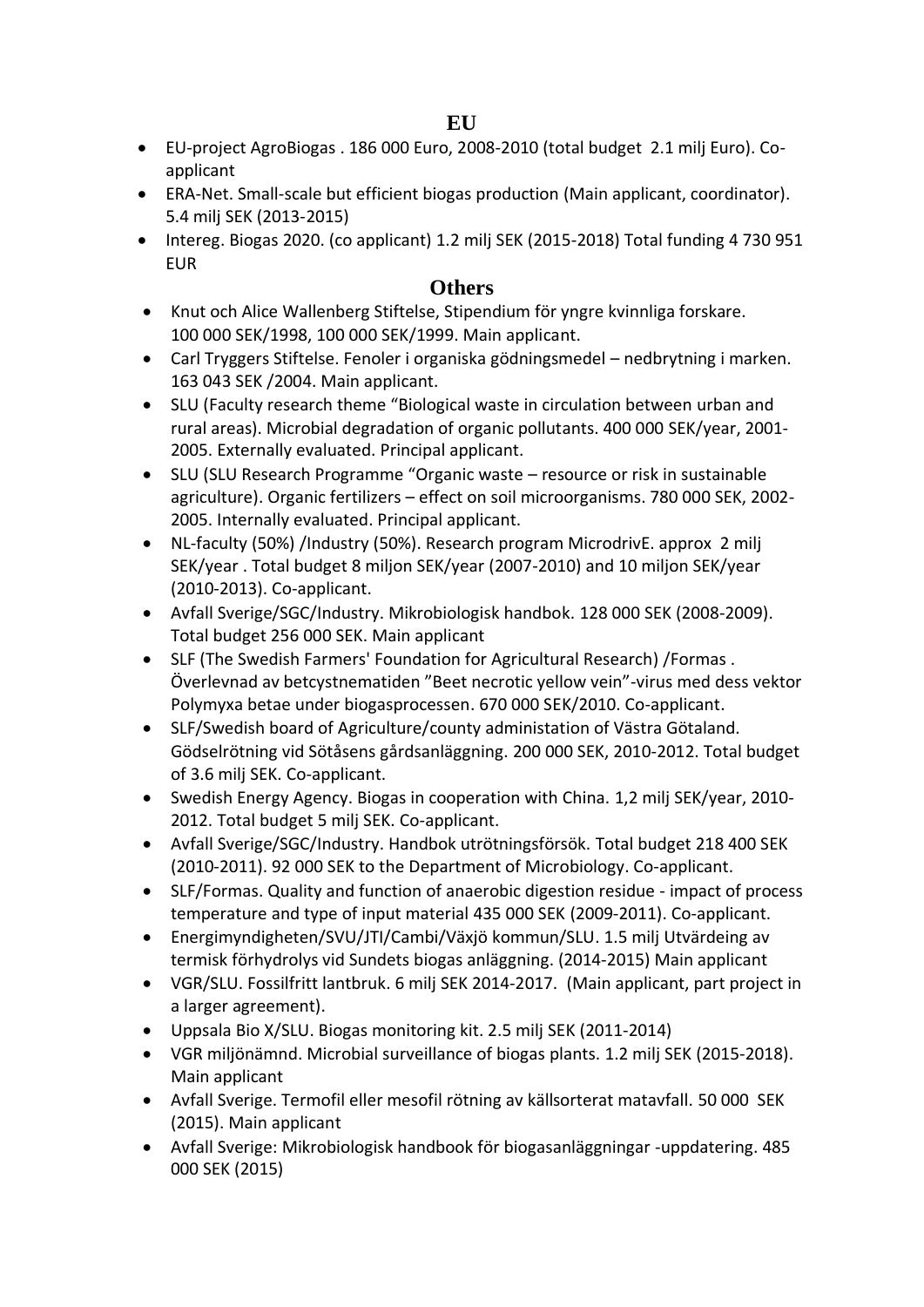- Stand Up for Energy, a collaboration project between SLU, KTH, Uppsala University and Luleå Technical University [\(www.standupforenergy.se\)](http://www.standupforenergy.se/). 5.1 milj SEK 2010-2018.
- Swedish Energy Agency. Microbial Surveillance of biogas plants. 6.4 milj SEK (2015- 2018) Main applicant
- Swedish Energy Agency, 760 000 (2015.2017). Halmpellets och halmbriketter som stabiliserande substrat vid biogasanläggningar (co-applicant).
- SLF. Finding key parameters for improved forage utilization and lowered methane emissions in dairy cows. 2.4 milj (2017-2020). Co- applicant
- Private Investor. Reducing methane emissions from rice, 3 milj (2018-2021).
- Energiforsk/Energy Agency/Industry/IVL/SLU/Linköpining University/ RISE. Optimal temperature in dry anaerobic digestion of municipal solid waste. (2018) Total budget 1.2 milj kr (co applicant).
- Kamprad Stiftelse . Unikt reaktor koncept för ökad biogasproduktion från lignocellulosa - Microb Adjusted, Design (MAD), 2.4 milj kr (co-applicant)

# **Other scientific merits**

- Member of the expert panel for strategic energy research 2010, 2017, 2018, Swedish Research Council (VR).
- Reviewer of research applications to the Swedish Energy Agency call on fundamental Energy Research, 2019
- Assessments foreign research applications:
	- $\checkmark$  The Portuguese Foundation for Science and Technology (2012)
	- $\checkmark$  European research council ERC evaluation (2012)
	- $\checkmark$  Austrian Sciences Fund, FWF (2013, 2015, 2020)
	- $\checkmark$  Hungarian Scientific Research Fund (2013, 2014)
	- $\checkmark$  Fonds National de la Research Luxembourg (2014)
	- $\checkmark$  Environment and Conservation Fund Ordinance of Hong Kong (2015)
	- $\checkmark$  KU Leuven Research Council, Belgium (2016)
	- $\checkmark$  Research council of Norway (2018)
	- $\checkmark$  BBSCR, England (2019)
- Awards: BioX award 2011
- Expert for evaluation of research assistant position in Environmental Technology at Mälardalen University (2009)
- External reviewer for a dissertation manuscript from the University of Eastern Finland (2011). Thesis title: Treatment of hygiene of farm slurry and food waste
- 2016 External evaluator for a researcher position at DTU Denmark
- 2017. External evaluator of an application for full professorship at Vienna University; Austria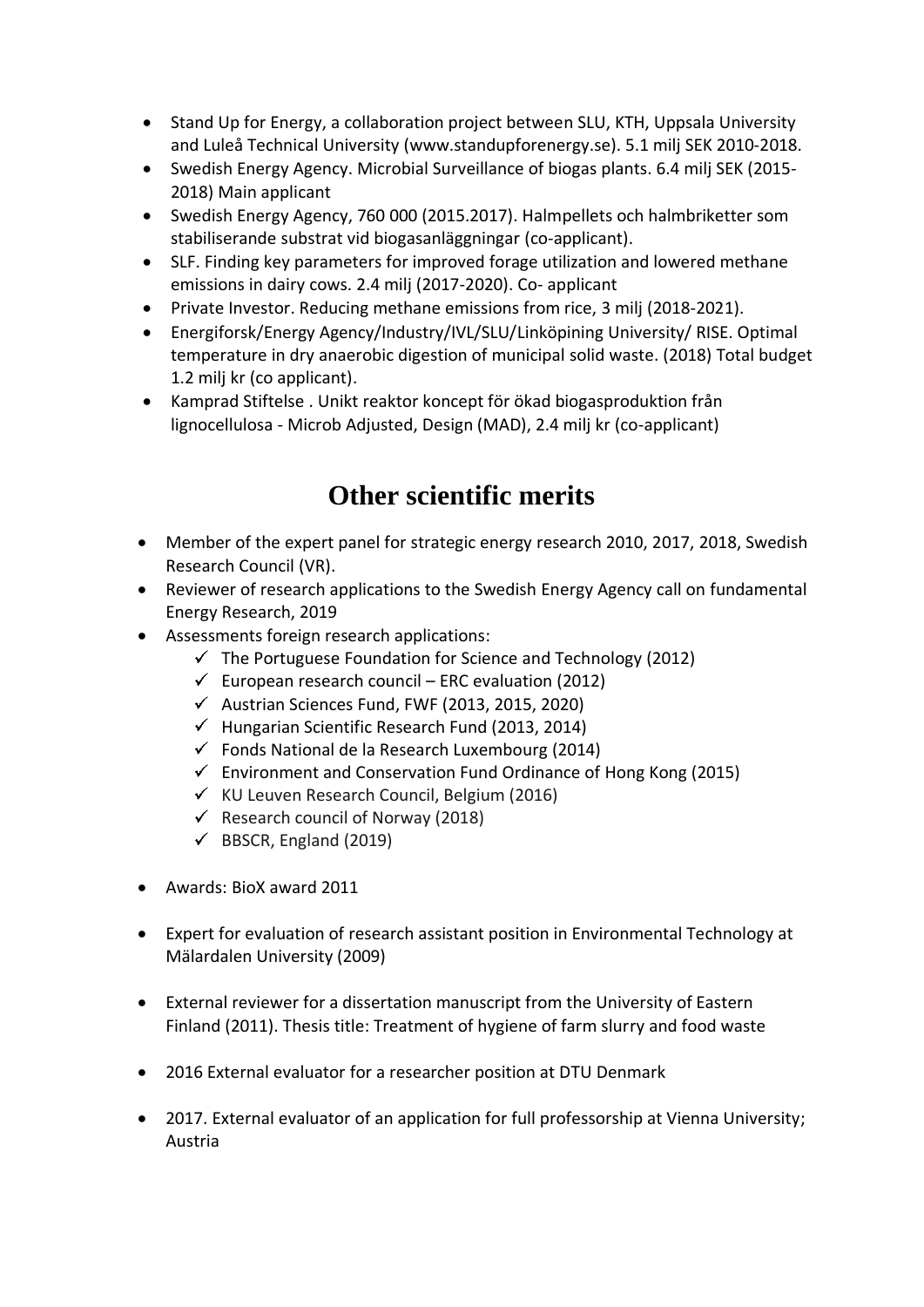- 2018. External evaluator of an application for full professorship at Arhus University, Denmark
- 2018-2020. Mentor for Magdalena Calusinska in the FNR Project "CLOMICS" (C17/SR/11687962) at The Luxembourg Institute of Science and Technology

## **Reference assignment:**

- $\checkmark$  2000-2004. Växtkraft project (VFAB miljö), municipailty of Västerås, Sweden. The role of the referent group is to support the planning of the start of a biogas plant for treatment of organic waste.
- $\checkmark$  2004. Effektivitet av fordonsdesinfektion för transport av biogödsel (Desinfection of vehicles used for transportation of anaerobic digestion residues. My role in the referent group was to evaluate to project set up and to discuss results. The project has been published as a report by The Swedish Waste Management Association (Avfall Sverige) (2005:04).
- $\checkmark$  2008 2012. Biogasprojektet Lövsta Gård (SLU project that concerns building of a farm based biogas plant).
- $\checkmark$  2010 2012. Pre-treatment of organic waste for improved anaerobic digestion focusing on electroporation (Founded by Swedish Research Council, applied by by Division of Waste Science and Technology, Luleå University and Annox Kaldness.
- $\checkmark$  2017 Luftning a biogödselför reducering av växthusgasemissioner (project lead by Tekniska Verken AB and published as a report by The Swedish Waste Management Association (Avfall Sverige)
- $\checkmark$  2018. Framtidens återvinningsprocesser för matavfall. The project summarized and evaluated different possible routes for conversion of food waste to high value products, other than biogas. RISE coordinating.

# **External examiner for doctoral degree:**

- Pamela Ryan, Department of Microbiology, National University of Ireland , Galway (2008). Thesis title: The Ecology, Metabolism and Role of Homoacetogens in High Rate Anaerobic digesters.
- Ciara Keating, Department of Microbiology, National University of Ireland , Galway (2015). Thesis title: Hydrolysis, methanogenesis and bioprocess performance during low-temperature anaerobic digestion of dilute wastewaters
- Wenche Bergland. Faculty of Technology (2015). Högskolan i Telemark, Norway. Anaerobic digestion in sludge bed reactors
- Freya Mosbaek, Department of Chemistry and Bioscience of Aalborg University, Aalborg (2016). Microbial community composition in manure-based biogas plants: Identification and insight into microbial ecology
- Han Wang, Technical University of Denmark. (2016). Department of Environmental Engineering. Optimization of biomethanation focusing on high ammonia loaded processes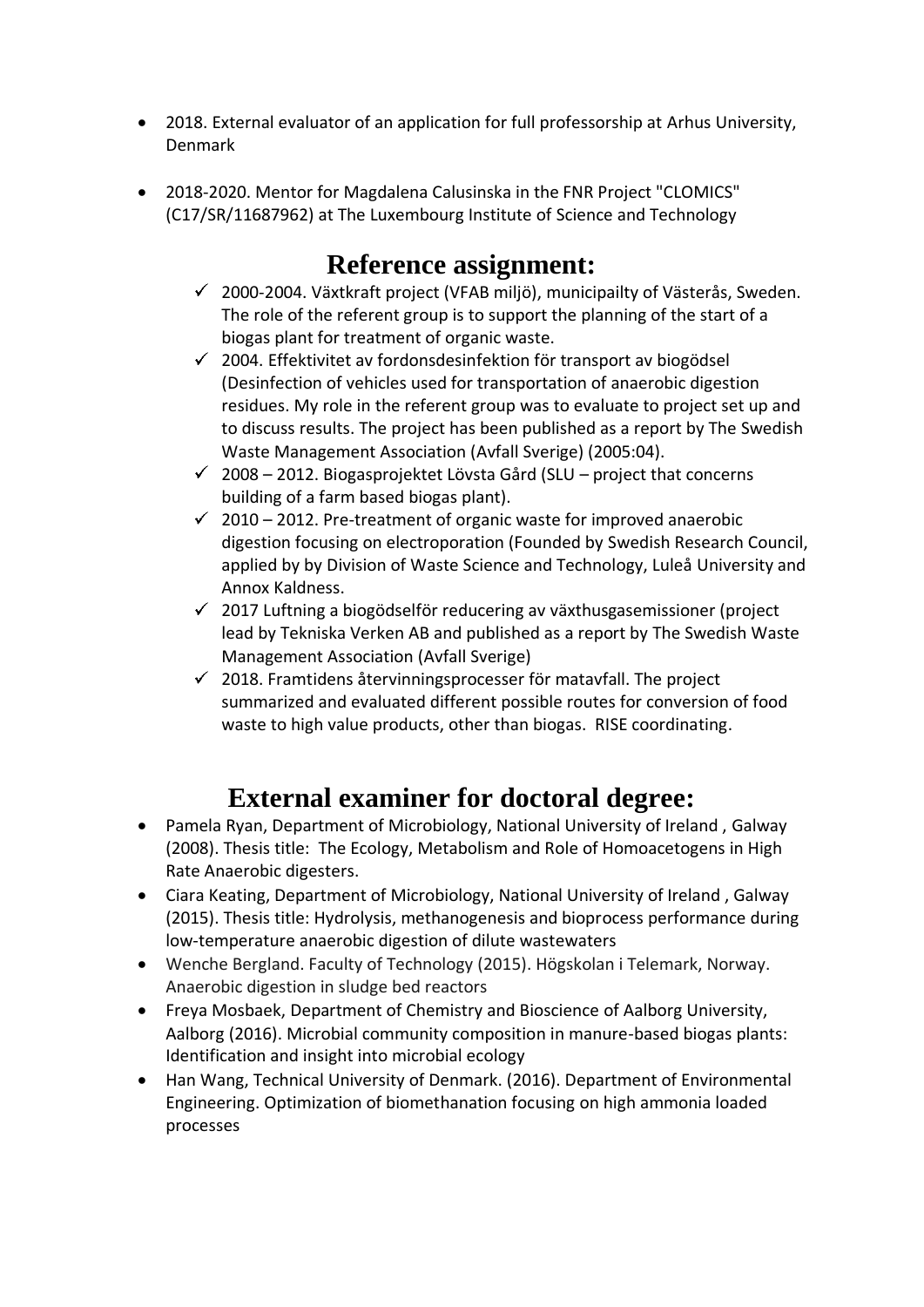- Rasmus H. Kirkegaard, Aalborg University; Denmark (2017). Department of Chemistry and Bioscience of Aalborg University. Novel microorganisms and their function in anaerobic digesters.
- Kine Svensson, NMBU, Norway (2018). Improving food waste anaerobic digestion: effects of digestate recirculation, post-treatment and methane-methane serial digestion.
- Laura Agneessens (2018). Power of the Small, Department of Engineering, Aarhus University Aarhus.
- Jorge E. Gonzalez Londoño (2019). Characterization of Fast Anaerobic Digestion in a Novel Reactor Design with Immobilized Biofilms, DTU, Denmark
- Rico Luco (2019). Molecular microbial ecology of anaerobic digestion in laboratory and full scale biogas reactors. University of Leipzig, Germany
- Johanna Klang (2020). Impact of management measures on the biogas microbiome on the example of feedstock changes. Technical University, Berlin Germany

## **Member of evaluation committee for doctoral thesis:**

- Josefine Elving, SLU (2009). Thesis title: Pathogen Inactivation and regrowth in organic waste during biological treatment.
- Annica Nordin, SLU (2010). Theis title: Ammonia Sanitation of human excreta.
- Lars Hedström, KTH (2010). Thesis title: Fuel cells and Biogas.
- Mimmi Magnusson, KTH (2012). Thesis title: Energy systems studies of biogas: generation aspects of renewable vehicle fuels in transportation systems
- Emma Kreuger, Lunds Universitet (2012). The potential for industrial Hemp for Biogas production.
- Devanita Ghosh, Linköping University (2016). In grey and brow aquifers in Bengal delta plains.
- Monica Ricão Canelhas (2019). Life strategies for substrate assimilation by freshwater bacterioplankton, Uppsala University 2019.

## **Invited speaker**

- 2012 ISME 14, Copenhagen Denmark. Title: Managing microbial communities in the biogas process
- 2014. Novel Anaerobes, Wageningen. The Netherlands. Title: Syntrophic acetate oxidizing bacteria – who are they?
- 2014. Biogas Science. Vienna, Austria. Title: Links between operation and microbial community structure in biogas processes
- 2015 ISAM 9. Portoroz, Slovenia. Title: Ammonia inhibition during biogas production – dynamics in the microbial community.
- 2016 Biogas Science. Szeged, Hungary. Title: Syntrophic acetate oxidising bacteria who, when and where?
- 2017. ICBM, Wageningen The Netherlands. Title: Biogas production at extreme conditions